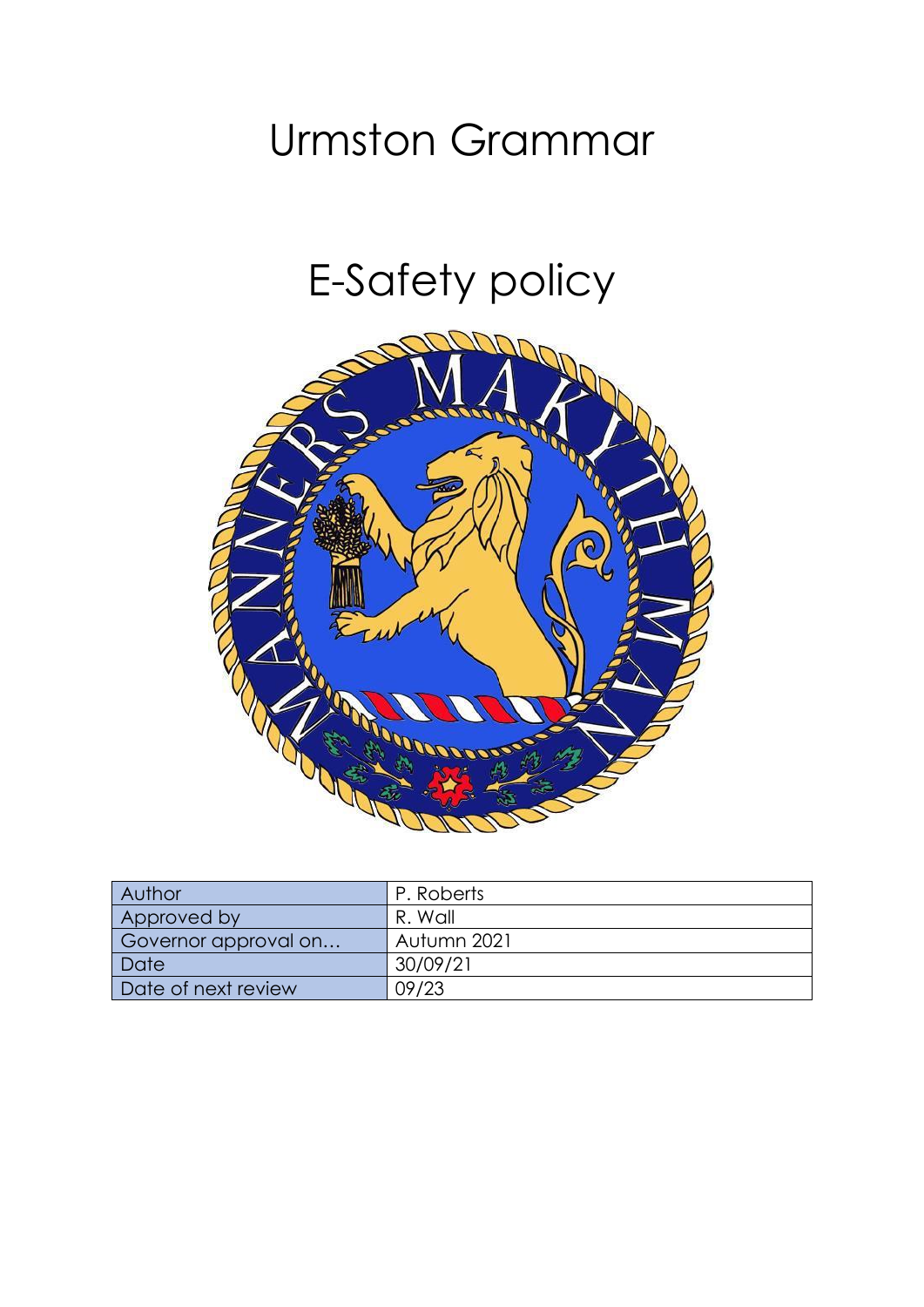# 1. **Aims**

Our school aims to:

- have clear and robust processes that help ensure the safety of students, staff, volunteers and governors;
- deliver an effective approach to online safety which empowers us to protect and educate the whole community in its use of technology;
- establish simple and clear mechanisms that allow us to identify incidents, intervene proportionately and effectively and escalate as and when appropriate.

Our approach is based on **four** key categories of risk

#### **Content**

Being exposed to illegal, inappropriate or harmful content, such as pornography, fake news, racism, misogyny, self-harm, suicide, anti-Semitism, radicalisation and extremism.

#### **Contact**

Being subjected to harmful online interaction with other users, such as peerto-peer pressure, commercial advertising and adults posing as children or young adults with the intention to groom or exploit them for sexual, criminal, financial or other purposes.

#### **Conduct**

Personal online behaviour that increases the likelihood of, or causes, harm, such as making, sending and receiving explicit images (e.g. consensual and non-consensual sharing of nudes and semi-nudes and/or pornography), sharing other explicit images and online bullying.

#### **Commerce**

Risks such as online gambling, inappropriate advertising, phishing and/or financial scams.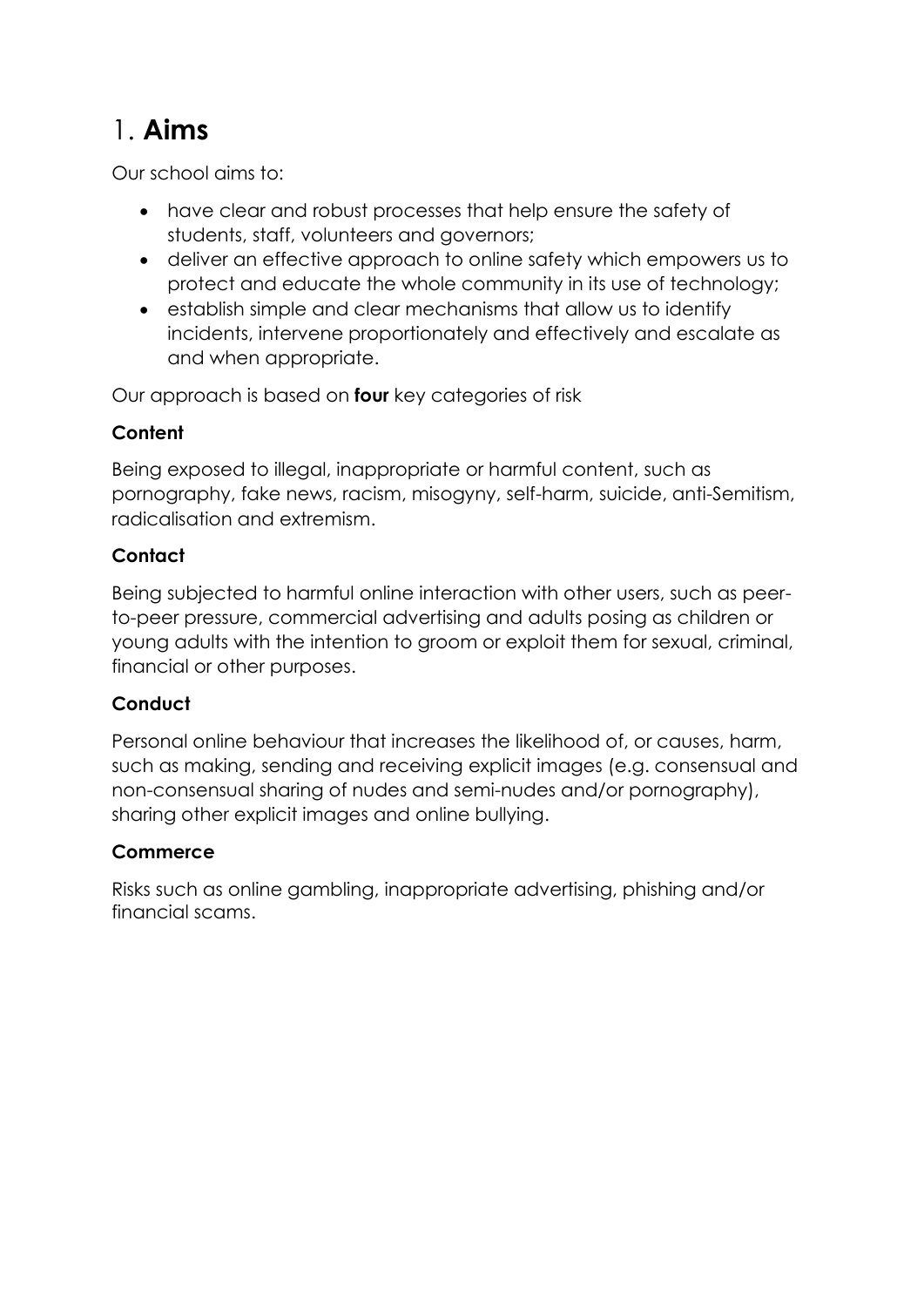### 2. **Legislation and guidance**

This policy is based on the Department for Education's (DfE) statutory safeguarding guidance, [Keeping Children Safe in Education,](https://www.gov.uk/government/publications/keeping-children-safe-in-education--2) and its advice for schools on:

| Teaching online safety in schools                                                                |
|--------------------------------------------------------------------------------------------------|
| Preventing and tackling bullying and cyber-bullying: advice for<br>headteachers and school staff |
| Relationships and sex education                                                                  |
| Searching, screening and confiscation                                                            |
| It also refers to the DfE guidance on                                                            |
| protecting children from radicalisation.                                                         |

It reflects existing legislation, including but not limited to the [Education Act](https://www.legislation.gov.uk/ukpga/1996/56/contents)  [1996](https://www.legislation.gov.uk/ukpga/1996/56/contents) (as amended), the [Education and Inspections Act 2006](https://www.legislation.gov.uk/ukpga/2006/40/contents) and the [Equality](https://www.legislation.gov.uk/ukpga/2010/15/contents)  [Act 2010.](https://www.legislation.gov.uk/ukpga/2010/15/contents) In addition, it reflects the [Education Act 2011,](http://www.legislation.gov.uk/ukpga/2011/21/contents/enacted) which has given teachers stronger powers to tackle cyber-bullying by, if necessary, searching for and deleting inappropriate images or files on students' electronic devices where they believe there is a 'good reason' to do so.

This policy complies with our funding agreement and articles of association.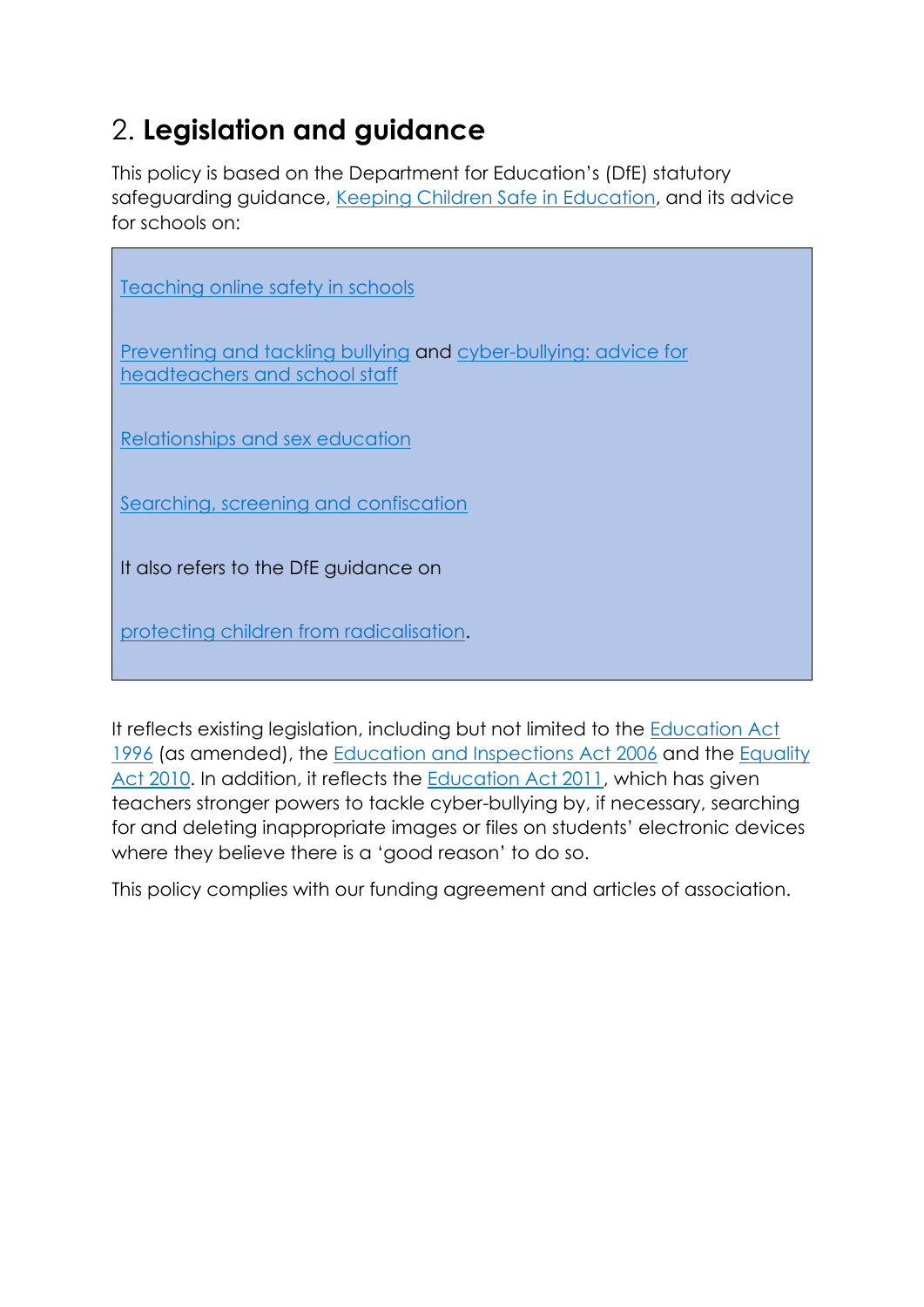### **Roles and responsibilities**

### **The governing board**

The governing board has overall responsibility for monitoring this policy and holding the headteacher to account for its implementation.

The governing board will co-ordinate regular meetings with appropriate staff to discuss online safety and monitor online safety logs as provided by the designated safeguarding lead (DSL).

The governor with responsibility for online safety will be confirmed in Autumn term

#### **All governors will:**

- ensure that they have read and understand this policy
- agree and adhere to the terms on acceptable use of the school's ICT systems and the internet.
- ensure that, where necessary, teaching about safeguarding, including online safety, is adapted for vulnerable children, victims of abuse and some students with SEND because of the importance of recognising that a 'one size fits all' approach may not be appropriate for all children in all situations, and a more personalised or contextualised approach may often be more suitable

#### **The Headteacher**

• The headteacher is responsible for ensuring that staff understand this policy and that it is being implemented consistently throughout the school.

#### **The Designated safeguarding lead**

Details of the school's DSL and deputies are set out in our child protection and safeguarding policy as well as relevant job descriptions.

The DSL takes responsibility for online safety in school, this includes but is not limited to:

- supporting the headteacher in ensuring that staff understand this policy and that it is being implemented consistently throughout the school;
- working with the headteacher, IT network manager and other staff, as necessary, to address any online safety issues or incidents;
- managing all online safety issues and incidents in line with the school child protection policy;
- ensuring that any online safety incidents are logged and dealt with appropriately in line with this policy;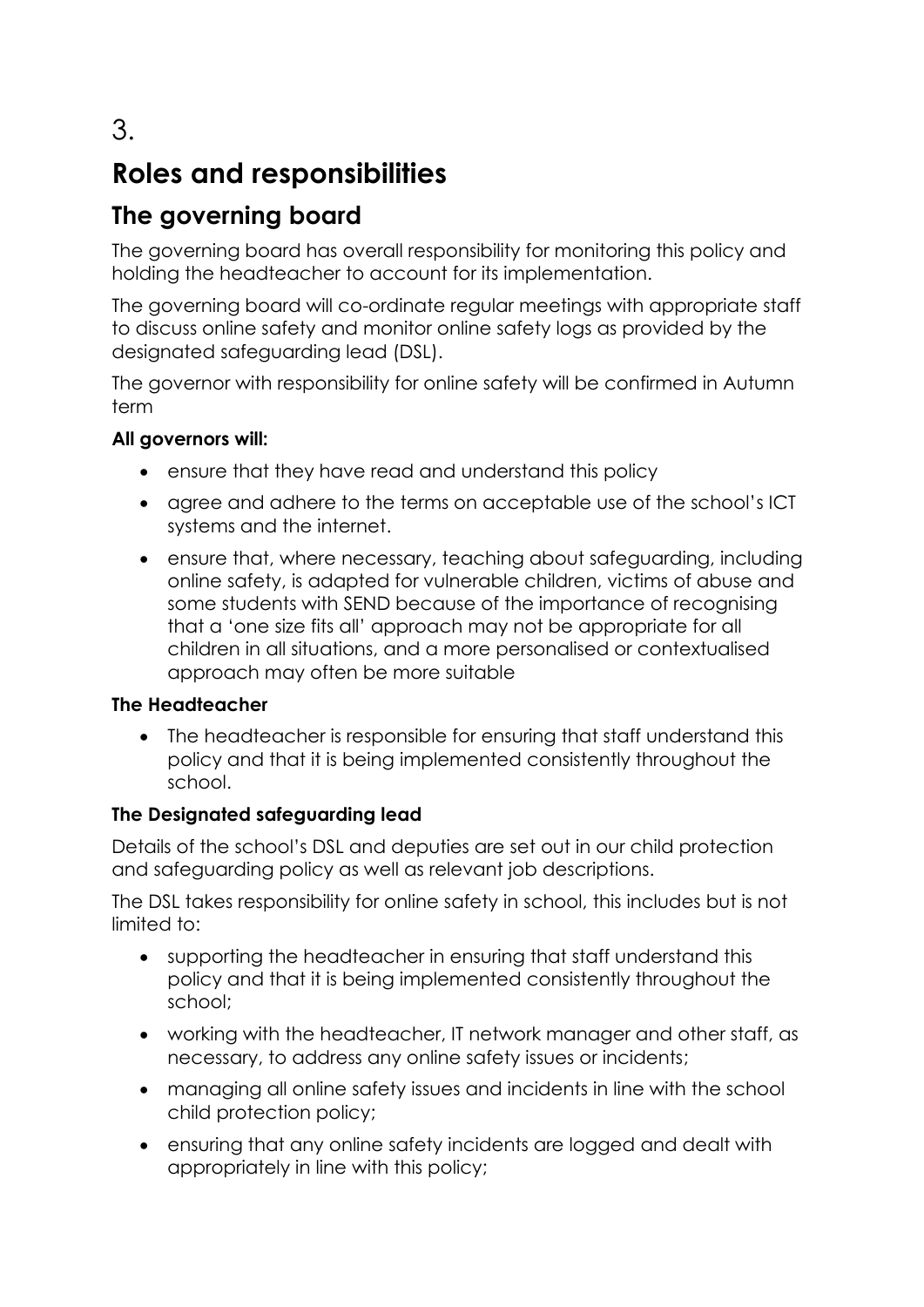- ensuring that any incidents of cyber-bullying are logged and dealt with appropriately in line with the school behaviour policy;
- updating and delivering staff training on online safety
- liaising with other agencies and/or external services if necessary;
- providing regular reports on online safety in school to the headteacher and/or governing board.

#### **The IT network manager**

The IT network manager responsibilities include but are not limited to:

- putting in place an appropriate level of security protection procedures, such as filtering and monitoring systems, which are reviewed and updated on a regular basis to assess effectiveness and ensure students are kept safe from potentially harmful and inappropriate content and contact online while at school, including terrorist and extremist material;
- ensuring that the school's ICT systems are secure and protected against viruses and malware, and that such safety mechanisms are updated regularly;
- monitoring the online filtering system and sharing any concerns with the DSL/Pastoral leaders.
- blocking access to potentially dangerous sites and, where possible, preventing the downloading of potentially dangerous files;
- ensuring that any online safety incidents are logged and dealt with appropriately in line with this policy;
- ensuring that any incidents of cyber-bullying are dealt with appropriately in line with the school behaviour policy.

#### **All staff and volunteers**

All staff, including contractors, agency staff and volunteer's responsibilities include but are not limited to:

- maintaining an understanding of this policy;
- implementing this policy consistently;
- Agreeing and adhering to the terms on acceptable use of the school's ICT systems and the internet and ensuring that students follow the school's terms on acceptable use.
- working with the DSL to ensure that any online safety incidents are logged and dealt with appropriately in line with this policy;
- ensuring that any incidents of cyber-bullying are dealt with appropriately in line with the school behaviour policy;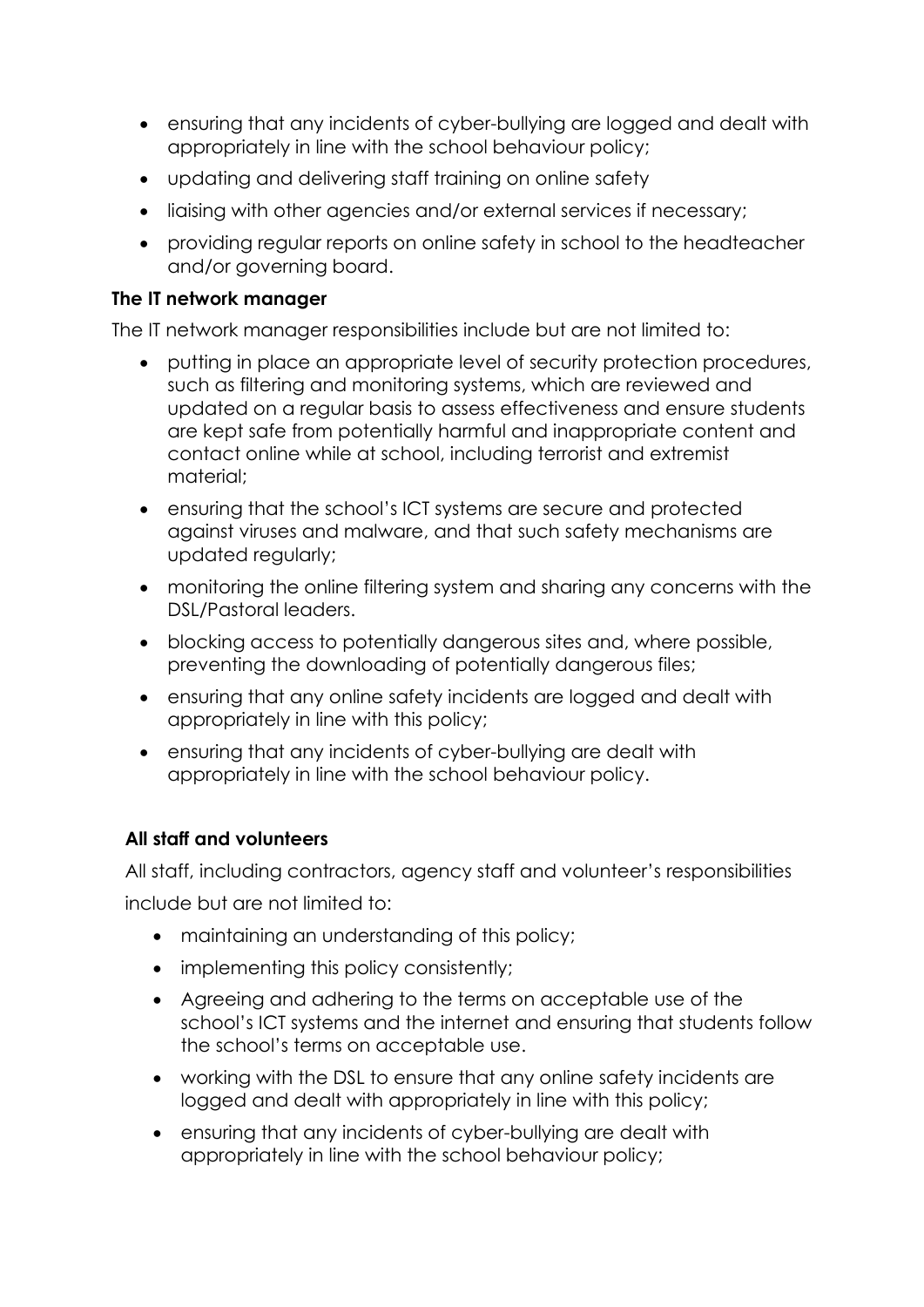• responding appropriately to all reports and concerns about sexual violence and/or harassment, both online and offline and maintaining an attitude of 'it could happen here'.

#### **Parents**

Parents responsibilities include, but are not limited to:

- notify a member of staff or the headteacher of any concerns or queries regarding this policy;
- ensure their child has read, understood and agreed to the terms on acceptable use of the school's ICT systems and internet (appendices 1 and 2)

Parents can seek further guidance on keeping children safe online from the following organisations and websites:

| What are the issues? – UK Safer Internet Centre  |
|--------------------------------------------------|
| Hot topics – Childnet International              |
| Parent resource sheet - Childnet International   |
| <b>Healthy relationships</b> – Disrespect Nobody |

#### **Visitors and members of the community**

Visitors and members of the community who use the school's ICT systems or internet will be made aware of this policy, when relevant, and expected to read and follow it. If appropriate, they will be expected to agree to the terms on acceptable use.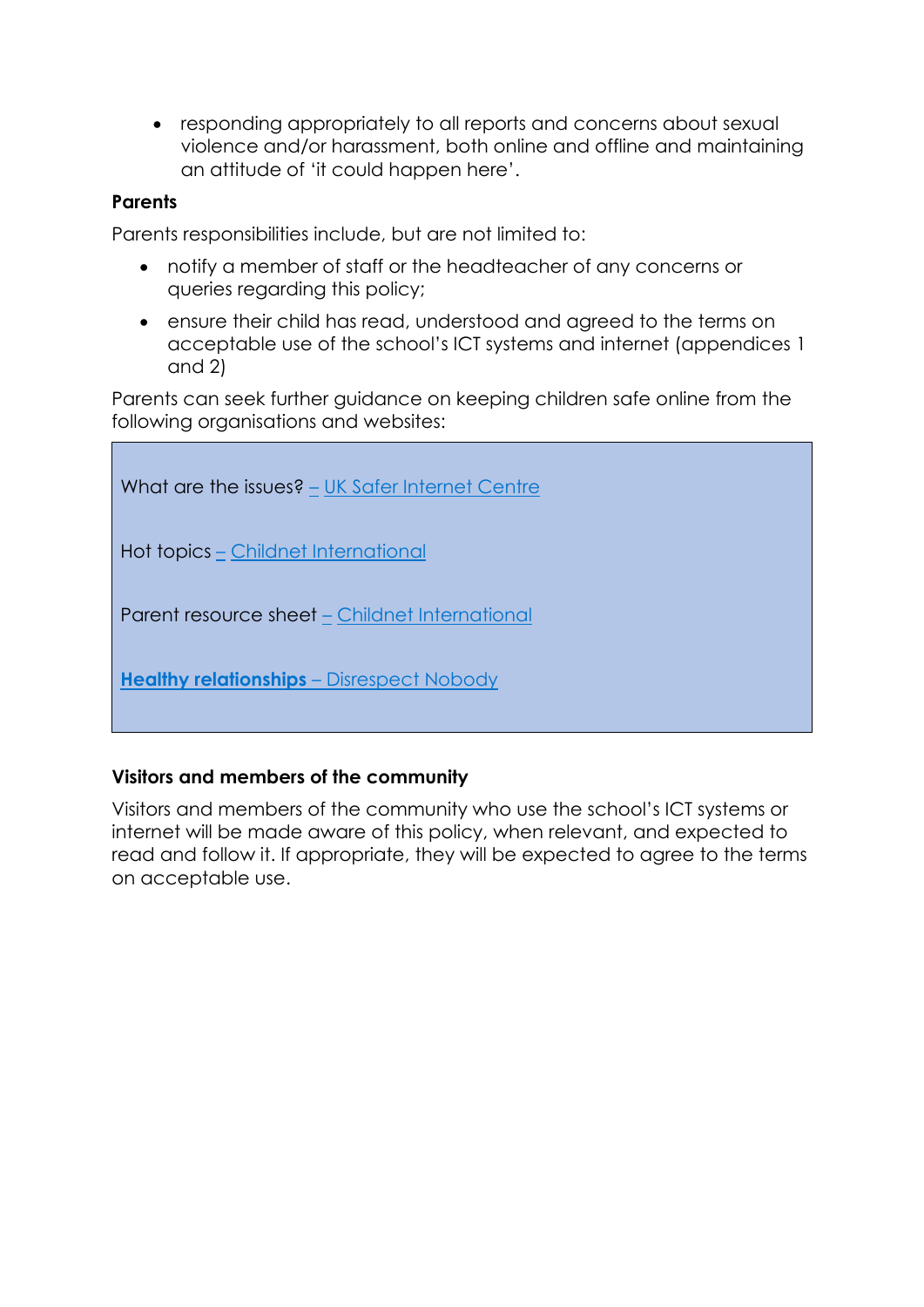### 4. **Educating students about online safety**

Students will be taught about online safety as part of the curriculum:

It is also taken from the [guidance on relationships education, relationships](https://www.gov.uk/government/publications/relationships-education-relationships-and-sex-education-rse-and-health-education)  [and sex education \(RSE\) and health education.](https://www.gov.uk/government/publications/relationships-education-relationships-and-sex-education-rse-and-health-education)

**All** schools must teach:

[Relationships and sex education and health education](https://schoolleaders.thekeysupport.com/uid/66a1d83e-2fb9-411e-91f1-fe52a09d16d1/) in secondary schools

In **Key Stage 3**, students will be taught to:

- Understand a range of ways to use technology safely, respectfully, responsibly and securely, including protecting their online identity and privacy
- Recognise inappropriate content, contact and conduct, and know how to report concerns

In **Key Stage 4**, students will be taught to:

- To understand how changes in technology affect safety, including new ways to protect their online privacy and identity
- How to report a range of concerns

By the end of secondary school, students will know:

- Their rights, responsibilities and opportunities online, including that the same expectations of behaviour apply in all contexts, including online
- About online risks, including that any material someone provides to another has the potential to be shared online and the difficulty of removing potentially compromising material placed online
- Not to provide material to others that they would not want shared further and not to share personal material which is sent to them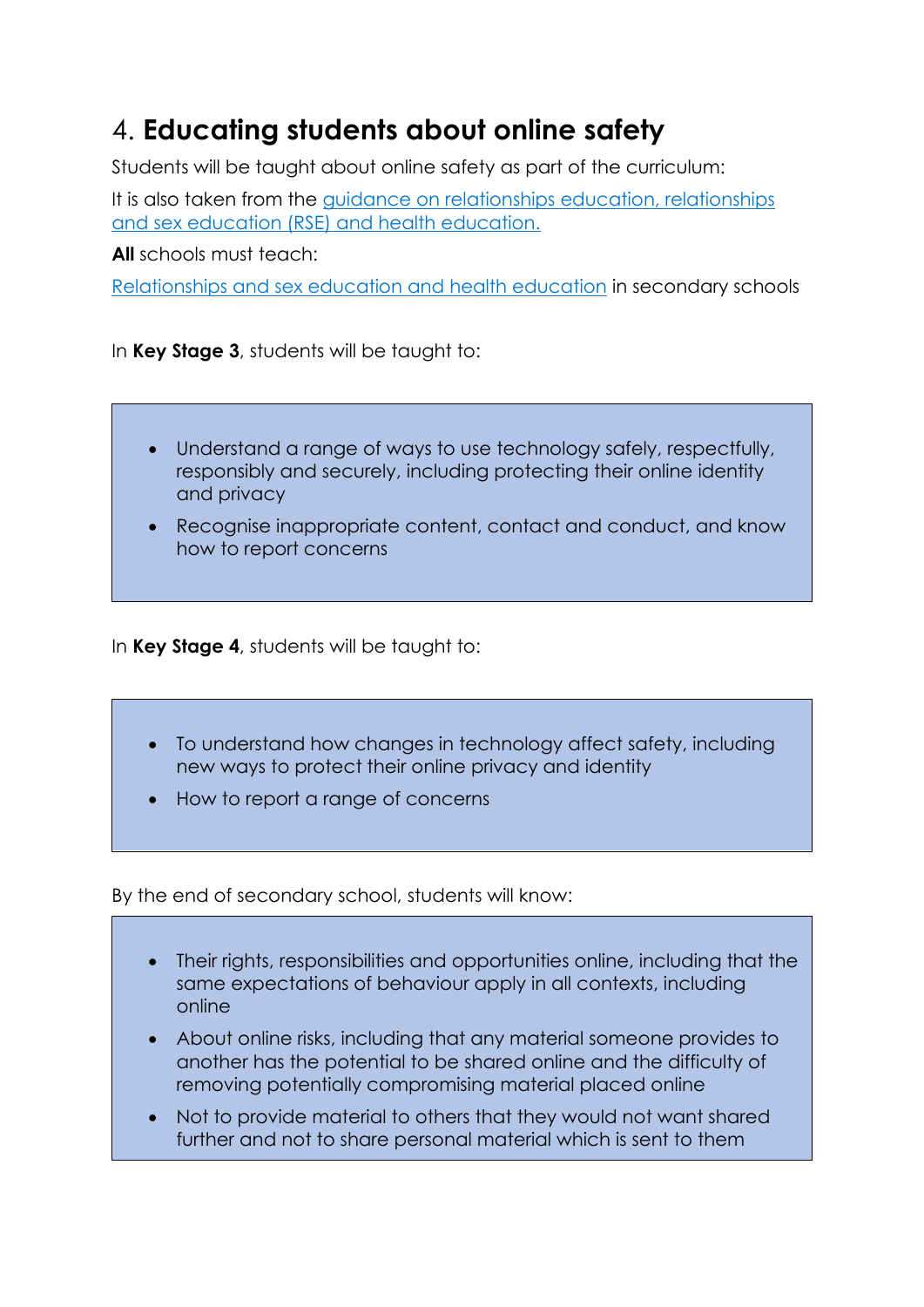- What to do and where to get support to report material or manage issues online
- The impact of viewing harmful content
- That specifically sexually explicit material (e.g. pornography) presents a distorted picture of sexual behaviours, can damage the way people see themselves in relation to others and negatively affect how they behave towards sexual partners
- That sharing and viewing indecent images of children (including those created by children) is a criminal offence which carries severe penalties including jail
- How information and data is generated, collected, shared and used online
- How to identify harmful behaviours online (including bullying, abuse or harassment) and how to report, or find support, if they have been affected by those behaviours
- How people can actively communicate and recognise consent from others, including sexual consent, and how and when consent can be withdrawn (in all contexts, including online)

The safe use of social media and the internet will also be covered in other subjects where relevant.

Where necessary, teaching about safeguarding, including online safety, will be adapted for vulnerable children, victims of abuse and some students with SEND.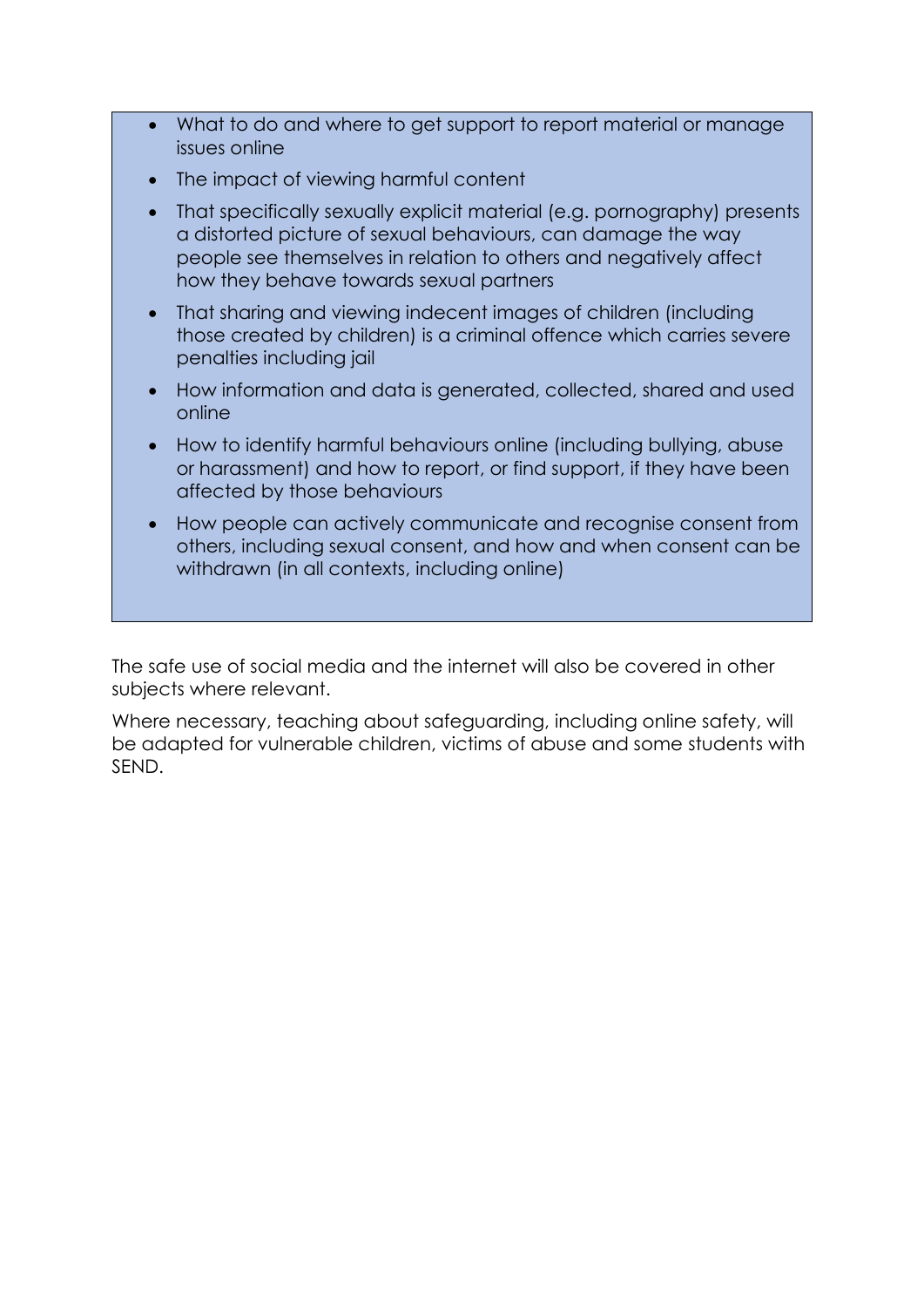### 5. **Educating parents about online safety**

The school will raise parents' awareness of internet safety in letters or other communications home, and in information via our website. This policy will also be shared with parents.

Online safety will also be covered during parent's information evenings.

If parents have any queries or concerns in relation to online safety, these should be raised in the first instance with the headteacher and/or the DSL.

Concerns or queries about this policy can be raised with any member of staff or the headteacher.

# 6. **Cyberbullying**

#### **Definition**

Cyber-bullying takes place online, such as through social networking sites, messaging apps or gaming sites. Like other forms of bullying, it is the repetitive, intentional harming of one person or group by another person or group, where the relationship involves an imbalance of power. (See also the school behaviour policy.)

#### **Preventing and addressing cyberbullying**

To help prevent cyber-bullying, we will ensure that students understand what it is and what to do if they become aware of it happening to them or others. We will ensure that students know how they can report any incidents and are encouraged to do so, including where they are a witness rather than the victim.

The school will actively discuss cyber-bullying with students, explaining the reasons why it occurs, the forms it may take and what the consequences can be. Form tutors will discuss cyberbullying in PSE and assemblies will help reinforce the key messages.

Teaching staff are also encouraged to find opportunities to use aspects of the curriculum to cover cyber-bullying.

All staff, governors and volunteers (where appropriate) receive training on cyber-bullying, its impact and ways to support students, as part of safeguarding training (see section 11 for more detail).

The school also sends information/leaflets on cyber-bullying to parents so that they are aware of the signs, how to report it and how they can support children who may be affected.

In relation to a specific incident of cyber-bullying, the school will follow the processes set out in the school behaviour policy. Where illegal, inappropriate or harmful material has been spread among students, the school will use all reasonable endeavours to ensure the incident is contained.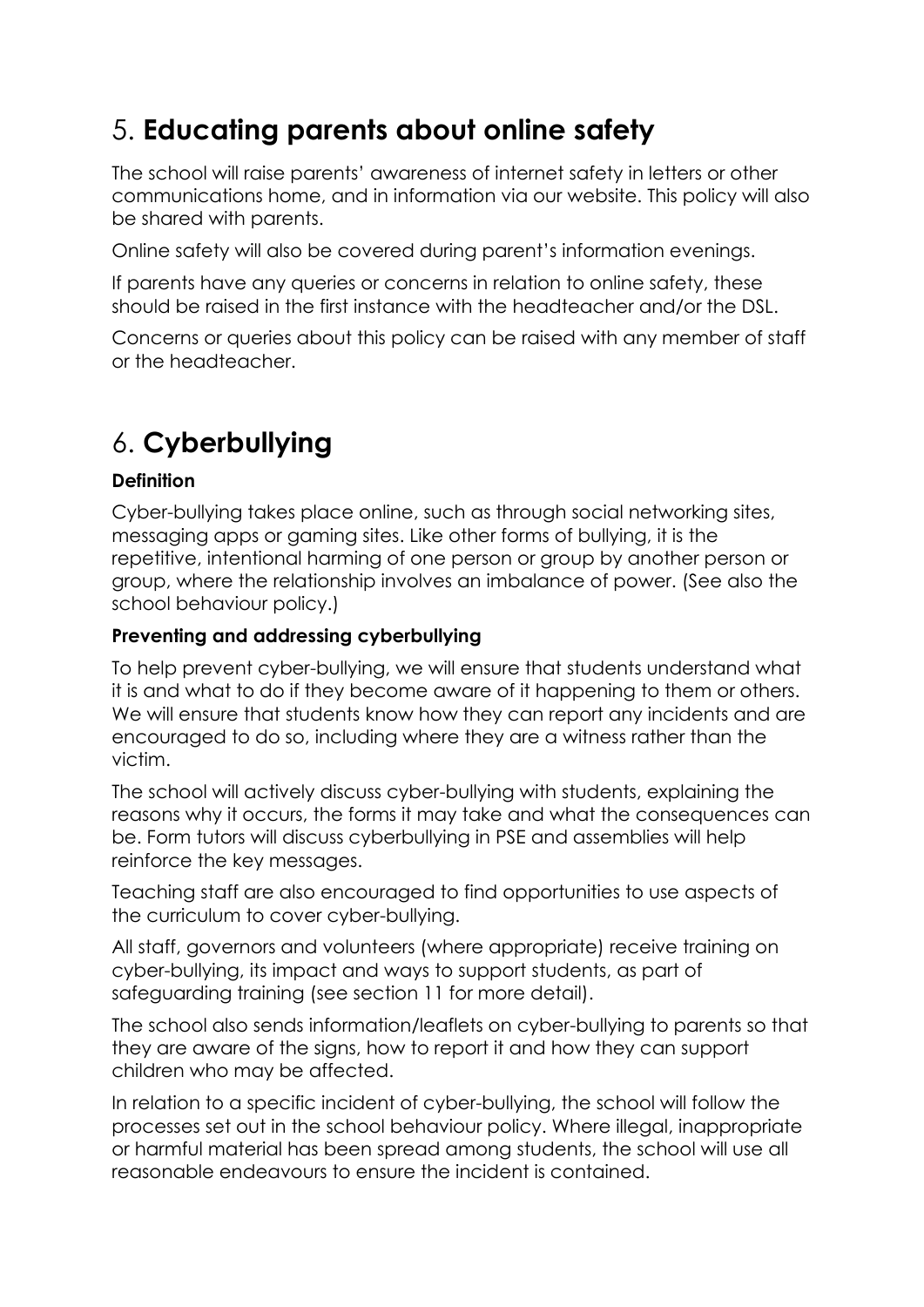The DSL will consider whether the incident should be reported to the police if it involves illegal material and will work with external services if it is deemed necessary to do so.

#### **Examining electronic devices**

School staff have the specific power under the Education and Inspections Act 2006 (which has been increased by the Education Act 2011) to search for and, if necessary, delete inappropriate images or files on students' electronic devices, including mobile phones, iPads and other tablet devices, where they believe there is a 'good reason' to do so.

When deciding whether there is a good reason to examine or erase data or files on an electronic device, staff must reasonably suspect that the data or file in question has been, or could be, used to:

- cause harm, and/or
- disrupt teaching, and/or
- break any of the school rules.

If inappropriate material is found on the device, it is up to the staff member in conjunction with the DSL or other member of the senior leadership team to decide whether they should:

- delete that material, or
- retain it as evidence (of a criminal offence or a breach of school discipline), and/or
- report it to the police (Staff may also confiscate devices for evidence to hand to the police, if a student discloses that they are being abused and that this abuse includes an online element.)

Any searching of students will be carried out in line with:

- The DfE's latest guidance on [screening, searching and confiscation](https://www.gov.uk/government/publications/searching-screening-and-confiscation)
- UKCIS guidance on [sharing nudes and semi-nudes: advice for](https://www.gov.uk/government/publications/sharing-nudes-and-semi-nudes-advice-for-education-settings-working-with-children-and-young-people)  [education settings working with children](https://www.gov.uk/government/publications/sharing-nudes-and-semi-nudes-advice-for-education-settings-working-with-children-and-young-people) and young people
- The school's COVID-19 risk assessment

Any complaints about searching for or deleting inappropriate images or files on students' electronic devices will be dealt with through the school complaints procedure.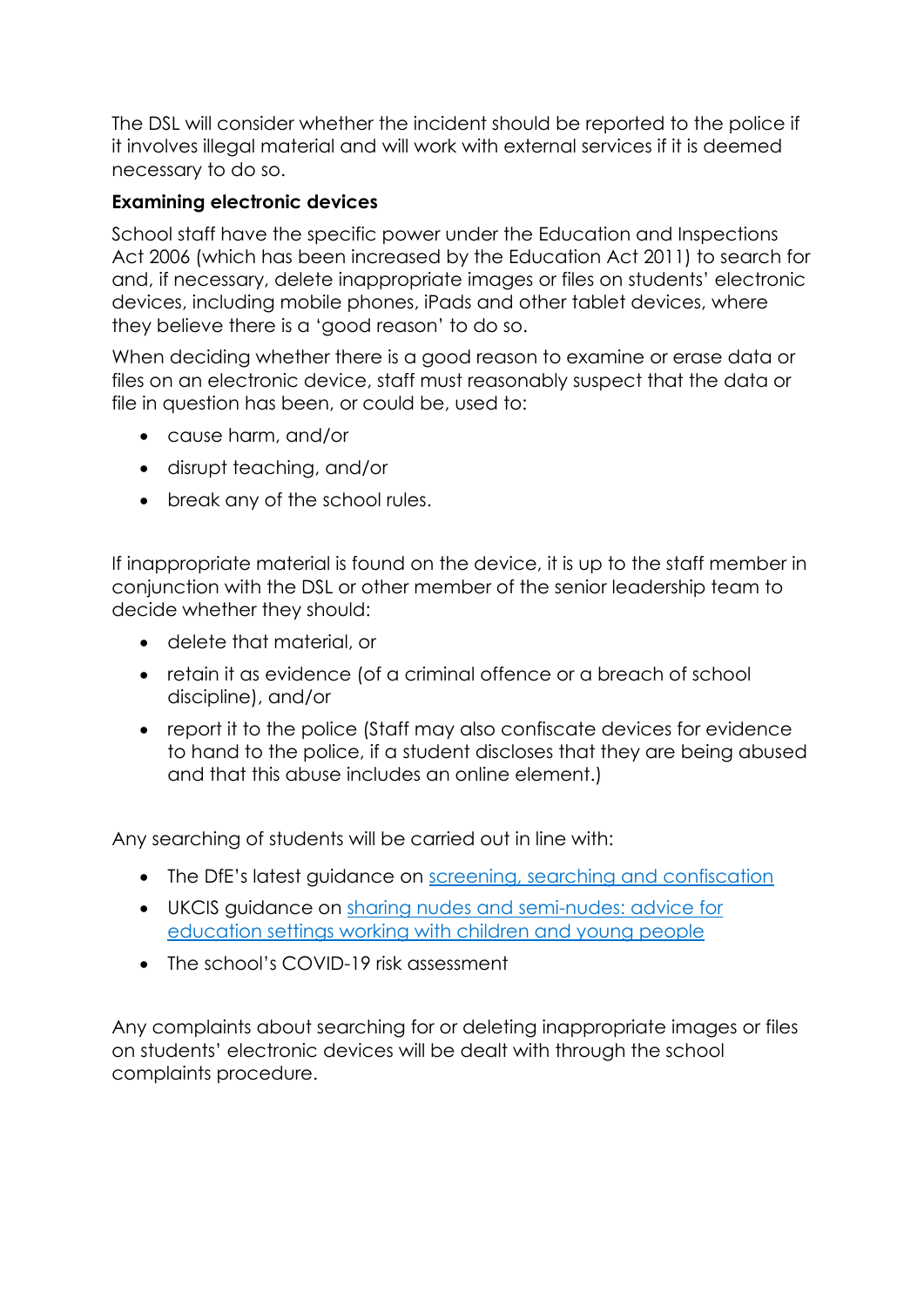# 7. **Acceptable use of the internet in school**

All students, parents, staff, volunteers and governors are expected to sign an agreement regarding the acceptable use of the school's ICT systems and the internet (appendices 1-3). Visitors will be expected to read and agree to the school's terms on acceptable use if relevant.

Use of the school's internet must be for educational purposes only, or for the purpose of fulfilling the duties of an individual's role.

We will monitor the websites visited by students, staff, volunteers, governors and visitors (where relevant) to ensure they comply with the above.

More information is set out in the acceptable use agreements in appendices 1, 2 and 3.

### 8. **Students using mobile devices in school**

To be read in conjunction with the school's mobile phone policy

- Students may bring mobile devices into school. KS3 students are not permitted to use them in school unless direct permission is given by a member of staff within a lesson.
- KS4 students may use their phones at break or lunch time in their form rooms only or when direct permission is given by a member of staff within a lesson.
- KS5 students are permitted to use their mobile phones outside lessons on the school site, though voice calls are not permitted. They may also be used in lessons when direct permission is given by a member of staff.

Any use of mobile devices in school by students must be in line with the acceptable use agreement (see appendices 1 and 2).

Any breach of the acceptable use agreement by a student may trigger disciplinary action in line with the school behaviour policy, which may result in the confiscation of their device.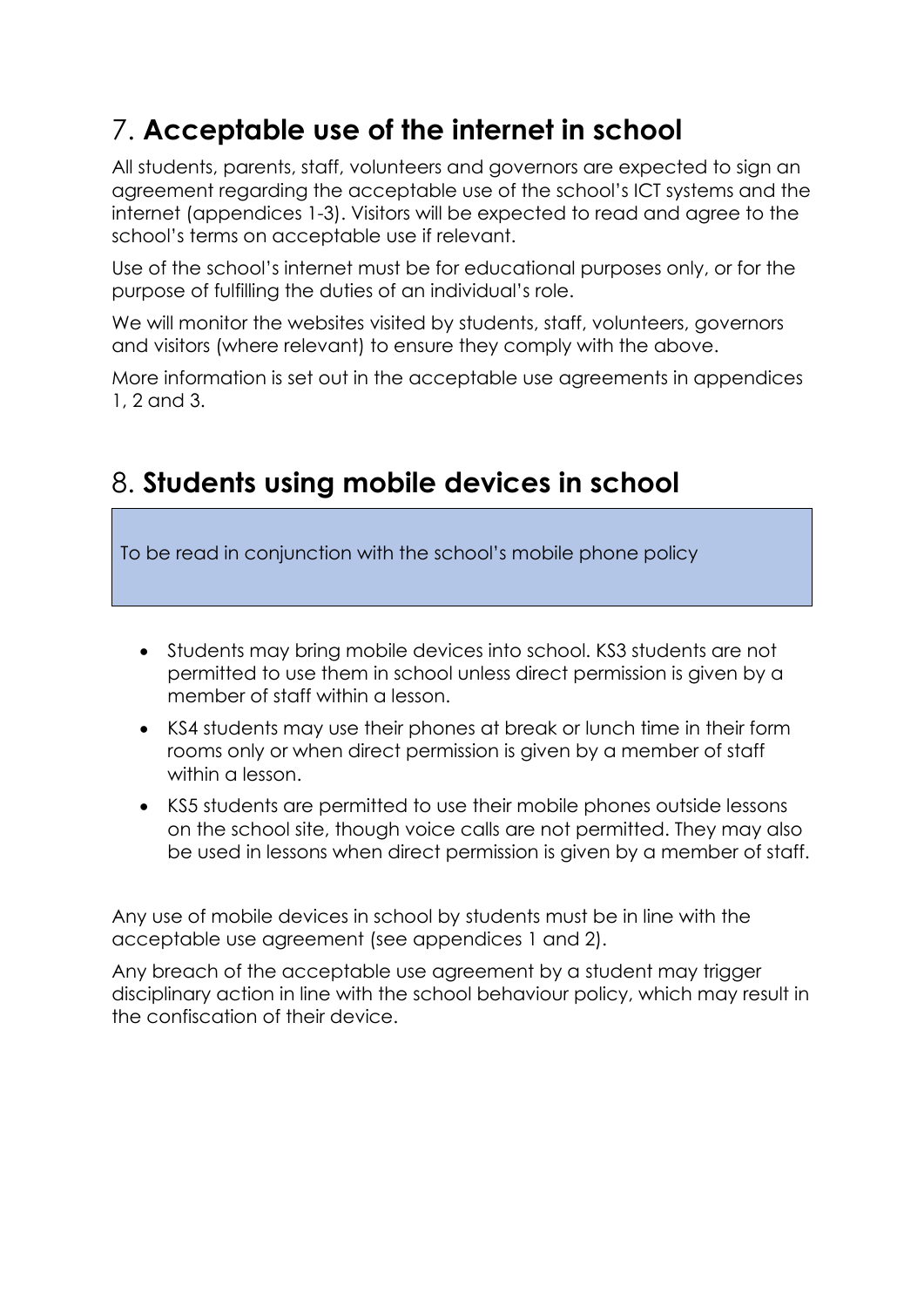### 9. **Staff using work devices outside school**

All staff members will take appropriate steps to ensure their devices remain secure. This includes, but is not limited to:

- keeping the device password-protected strong passwords are at least 8 characters, with a combination of upper and lower-case letters, numbers and special characters (e.g. asterisk or currency symbol);
- ensuring their hard drive is encrypted this means if the device is lost or stolen, no one can access the files stored on the hard drive by attaching it to a new device;
- making sure the device locks if left inactive for a period of time;
- not sharing the device among family or friends;
- keeping operating systems up to date always install the latest updates.

Staff members must not use the device in any way which would violate the school's terms of acceptable use.

Work devices must be used solely for work activities.

If staff have any concerns over the security of their device, they must seek advice from the ICT manager.

### 10. **How the school will respond to issues of misuse**

- Where a student misuses the school's ICT systems or internet, we will follow the procedures set out in our policies on behaviour and acceptable use. The action taken will depend on the individual circumstances, nature and seriousness of the specific incident, and will be proportionate.
- Where a staff member misuses the school's ICT systems or the internet or misuses a personal device where the action constitutes misconduct, the matter will be dealt with in accordance with the staff disciplinary procedures. The action taken will depend on the individual circumstances, nature and seriousness of the specific incident.
- The school will consider whether incidents which involve illegal activity or content, or otherwise serious incidents, should be reported to the police.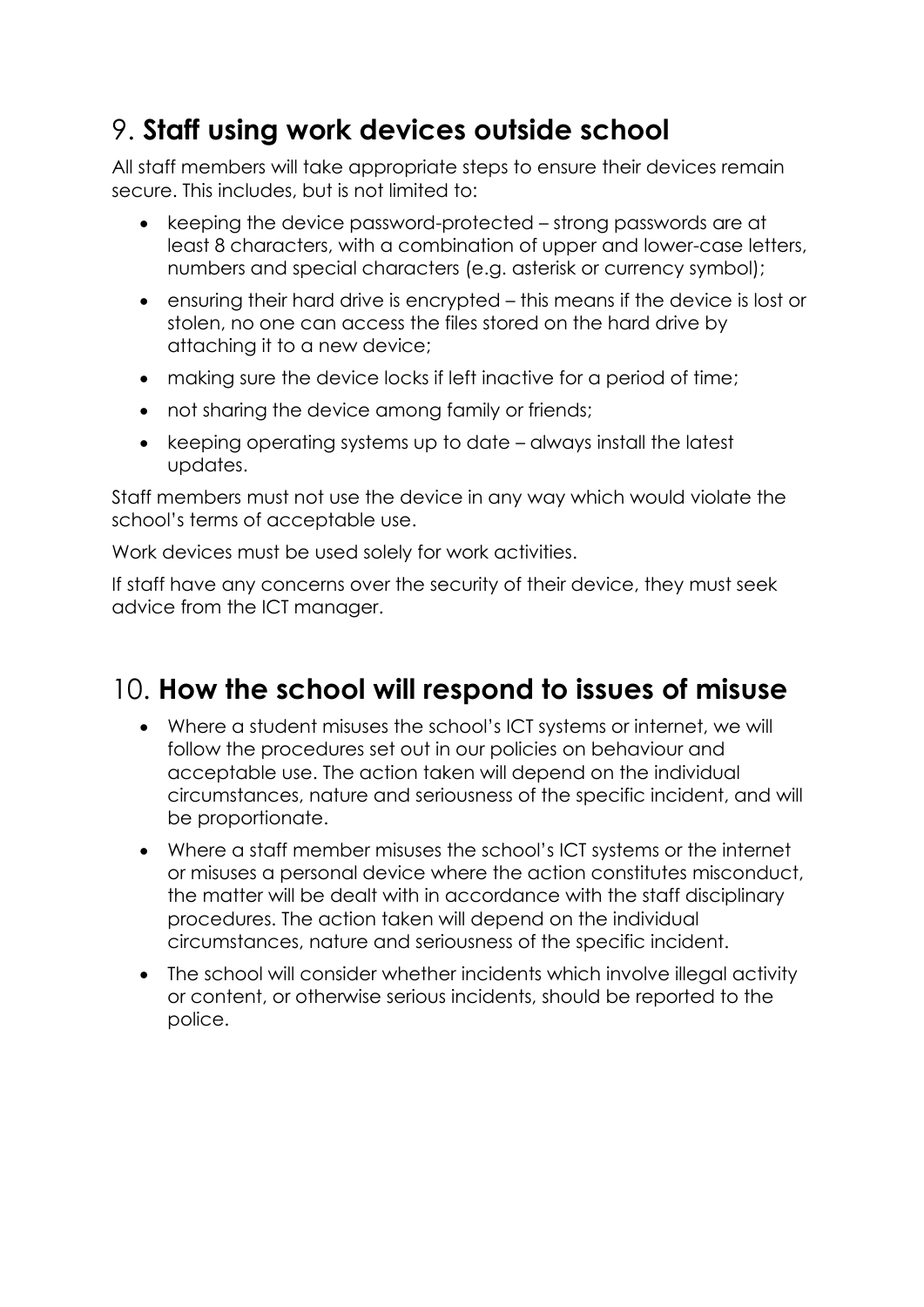# 11. **Training**

All new staff members will receive training, as part of their induction, on safe internet use and online safeguarding issues including cyber-bullying and the risks of online radicalisation.

All staff members will receive refresher training at least once each academic year as part of safeguarding training, as well as relevant updates as required (for example through emails, e-bulletins and staff meetings).

By way of this training, all staff will be made aware that:

- technology is a significant component in many safeguarding and wellbeing issues, and that children are at risk of online abuse;
- physical abuse, sexual violence and initiation/hazing type violence can all contain an online element.

Children can abuse their peers online through:

- o abusive, harassing, and misogynistic messages;
- o non-consensual sharing of indecent nude and semi-nude images and/or videos, especially around chat groups;
- o sharing of abusive images and pornography, to those who don't want to receive such content.

Training will also help staff:

- develop better awareness to assist in spotting the signs and symptoms of online abuse;
- develop the ability to ensure students can recognise dangers and risks in online activity and can weigh the risks up;
- develop the ability to influence students to make the healthiest longterm choices and keep them safe from harm in the short term.

The DSL and deputies will undertake child protection and safeguarding training, which will include online safety, at least every 2 years. They will also update their knowledge and skills about online safety at regular intervals, and at least annually.

Governors will receive training on safe internet use and online safeguarding issues as part of their safeguarding training.

Volunteers will receive appropriate training and updates, if applicable.

More information about safeguarding training is set out in our child protection and safeguarding policy.